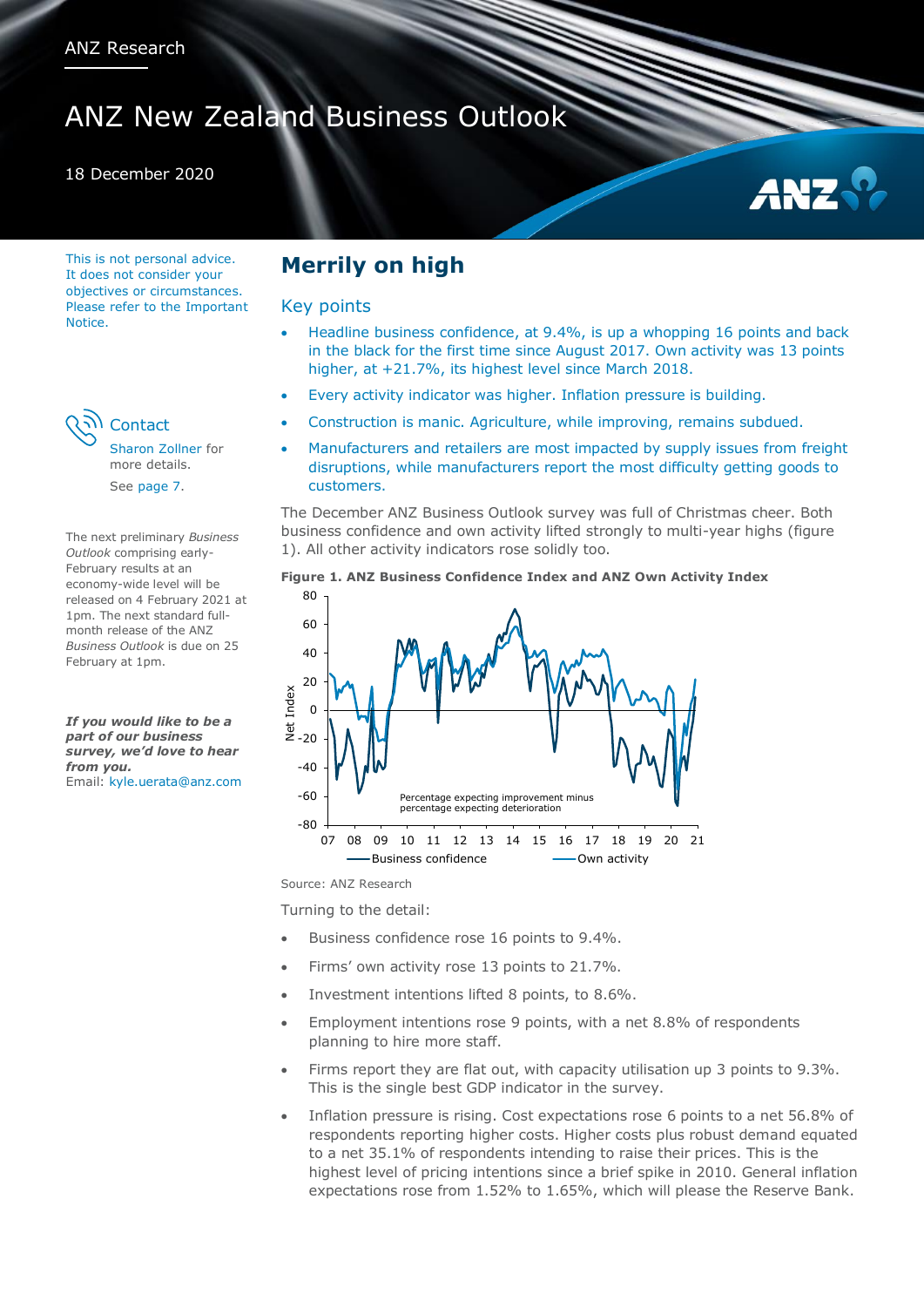

Source: ANZ Research

- Firms' profit expectations are back in the black for the first time since late 2017, with a net 6.8% of firms expecting higher profits.
- Export intentions also lifted 8 points to a net 10.3%.
- Ease of credit was the only data to deteriorate over the month, down 7 points to -40.1%. This may reflect the RBNZ's signalled re-imposition of LVR restrictions, as many SMEs use housing as collateral for borrowing.
- Residential construction intentions lifted 7 points, with 20% of firms expecting higher activity. Commercial construction firms' intentions jumped 16 points, with a net 29% of firms expecting higher activity.

Our usual heat map of both levels and changes on a standardised basis (Table 1) shows that while there is a lot more green appearing, the situation remains very divergent across sectors.

|                                   | <b>Levels</b> |          |          |                         | <b>Monthly change</b> |               |          |              |         |                 |
|-----------------------------------|---------------|----------|----------|-------------------------|-----------------------|---------------|----------|--------------|---------|-----------------|
|                                   | <b>Retail</b> | Mfg      | Agri     | <b>Constrn Services</b> |                       | <b>Retail</b> | Mfg      | <b>Agric</b> | Constrn | <b>Services</b> |
| <b>Business Confidence</b>        | 9.8           | 11.7     | $-38.5$  | 26.7                    | 14.3                  | 13.6          | 5.0      | 13.9         | 30.0    | 20.9            |
| <b>Activity Outlook</b>           | 17.1          | 18.0     | 15.4     | 38.7                    | 21.8                  | 17.1          | 3.0      | 24.5         | 15.4    | 12.6            |
| Activity - vs one year ago        | 19.5          | 11.7     | 30.8     | 48.4                    | 1.4                   | 10.1          | 21.7     | 21.7         | 5.1     | 1.4             |
| Exports                           | 16.0          | 13.7     | 13.0     | 0.0                     | 6.2                   | 22.5          | 7.6      | 31.2         | 7.1     | $-4.1$          |
| Investment                        | 10.0          | 6.7      | $-7.7$   | 25.8                    | 7.7                   | 11.9          | 1.6      | 25.6         | 22.5    | 3.7             |
| Capacity Utilisation              | 12.5          | 8.6      | 4.0      | 20.7                    | 7.4                   | 22.5          | 10.3     | 4.0          | $-7.9$  | $-2.4$          |
| Residential Construction          | $\cdots$      | $\cdots$ |          | 20.0                    | $\cdots$              | $\cdots$      | $\cdots$ | $\cdots$     | 7.0     | $\cdots$        |
| <b>Commercial Construction</b>    | $\cdots$      | $\cdots$ | $\cdots$ | 29.2                    | $\cdots$              | $\cdots$      | $\cdots$ | $\cdots$     | 16.7    | $\cdots$        |
| Employment                        | $-2.4$        | 9.8      | $-11.5$  | 35.5                    | 9.0                   | 1.4           | 18.1     | 11.2         | 28.8    | 3.7             |
| Employment $-$ vs one year<br>ago | $-5.0$        | $-8.3$   | 7.7      | 22.6                    | $-12.5$               | 6.5           | 6.7      | 7.7          | 12.6    | $-1.7$          |
| Profits                           | 2.4           | 3.3      | $-15.4$  | 19.4                    | 10.9                  | 19.4          | 10.0     | 39.1         | 9.1     | 19.5            |
| Ease of Credit                    | $-36.6$       | $-37.7$  | $-38.5$  | $-41.9$                 | $-41.5$               | 5.7           | $-16.0$  | $-2.1$       | $-31.6$ | $-4.0$          |
| Costs                             | 65.9          | 53.3     | 80.8     | 58.1                    | 50.3                  | 7.4           | $-12.2$  | 23.7         | 8.1     | 8.3             |
| Pricing Intentions                | 53.7          | 33.3     | 15.4     | 41.9                    | 32.0                  | 14.1          | 1.1      | 33.6         | 18.6    | 6.8             |

#### **Table 1. Heatmap of monthly levels and changes**

Note: the colour coding is based on standardised values that take into account the historical average and variation in each series, eg "agriculture sector employment intentions". So if, for example, a series is low compared to others but that's not unusual, it is less likely to be marked in red. The history of the activity and employment versus a year ago is unfortunately too short for historical comparisons to be meaningful but the data is included for completeness.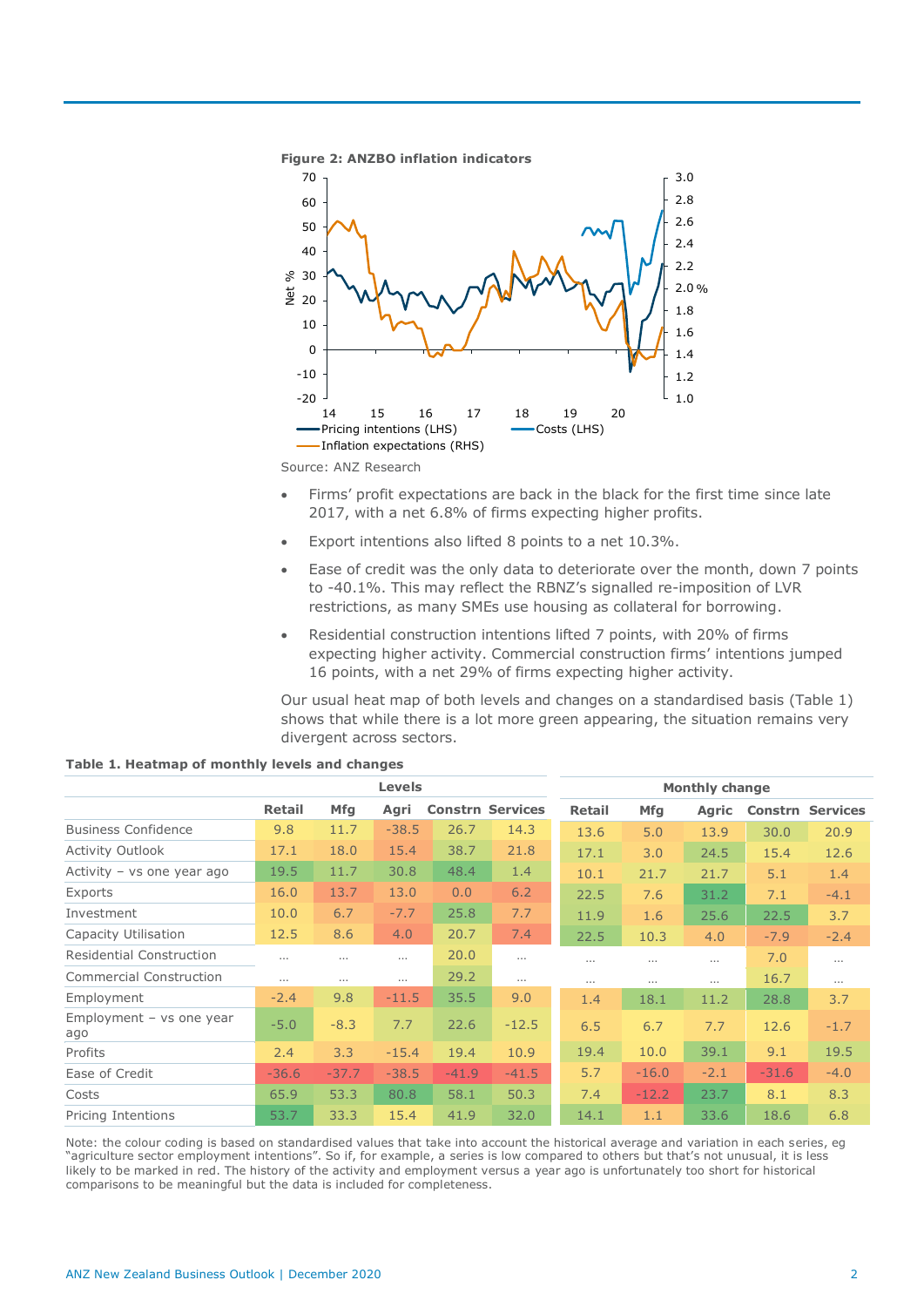- Construction is an ever lovelier sea of green, and is by far the most positive sector. A remarkable net 35.5% of construction firms are planning on hiring. Good luck with that. Construction costs will not be falling any time soon.
- Agriculture improved the most over the month, but is still at subdued levels. It is the sector facing the most reported cost pressure but little power to raise prices, resulting in relatively pessimistic profitability expectations.
- Retailers are much happier, but are still wary of hiring.
- Manufacturers are busier than a year ago but nervous about exports.
- Agriculture remains by far the most pessimistic sector relative to history, but encouragingly, many indicators jumped in December.

This month we added a question about the impacts of inward and outward freight disruptions, with many anecdotes and media stories about container shortages, shipping delays, and stock shortages, with logistics experts expecting disruption to continue well into next year.

Figure 3 shows manufacturers are bearing the brunt of it currently in both directions, but retailers and construction firms are also struggling with supply of goods. With only one data point so far we don't know what "normal" is, of course, but we'll keep a close eye on whether these disruptions are getting better or worse over coming months. Inward supply disruptions are negative for growth, but positive for inflation, because they increase costs. It's the kind of inflation central banks 'look through' as far as possible, but it's inflation nonetheless, and if it impacts inflation expectations and pricing intentions persistently, the RBNZ will have to take note.



**Figure 3: Median reported freight disruption (0, none, to 10, extreme)**

We also ask firms about their biggest problems every three months (figure 4, over).

- Compared to September, more firms are constrained by a lack of skilled labour and fewer are concerned about low turnover.
- Although firms report tighter credit availability in the main survey, it ranks very lowly in terms of pressing concerns.
- "Regulation and paperwork" may well be where some firms chose to express their concern about the closed border.
- Despite the exchange rate rising sharply, it still ranks very low as a problem in aggregate.

Source: ANZ Research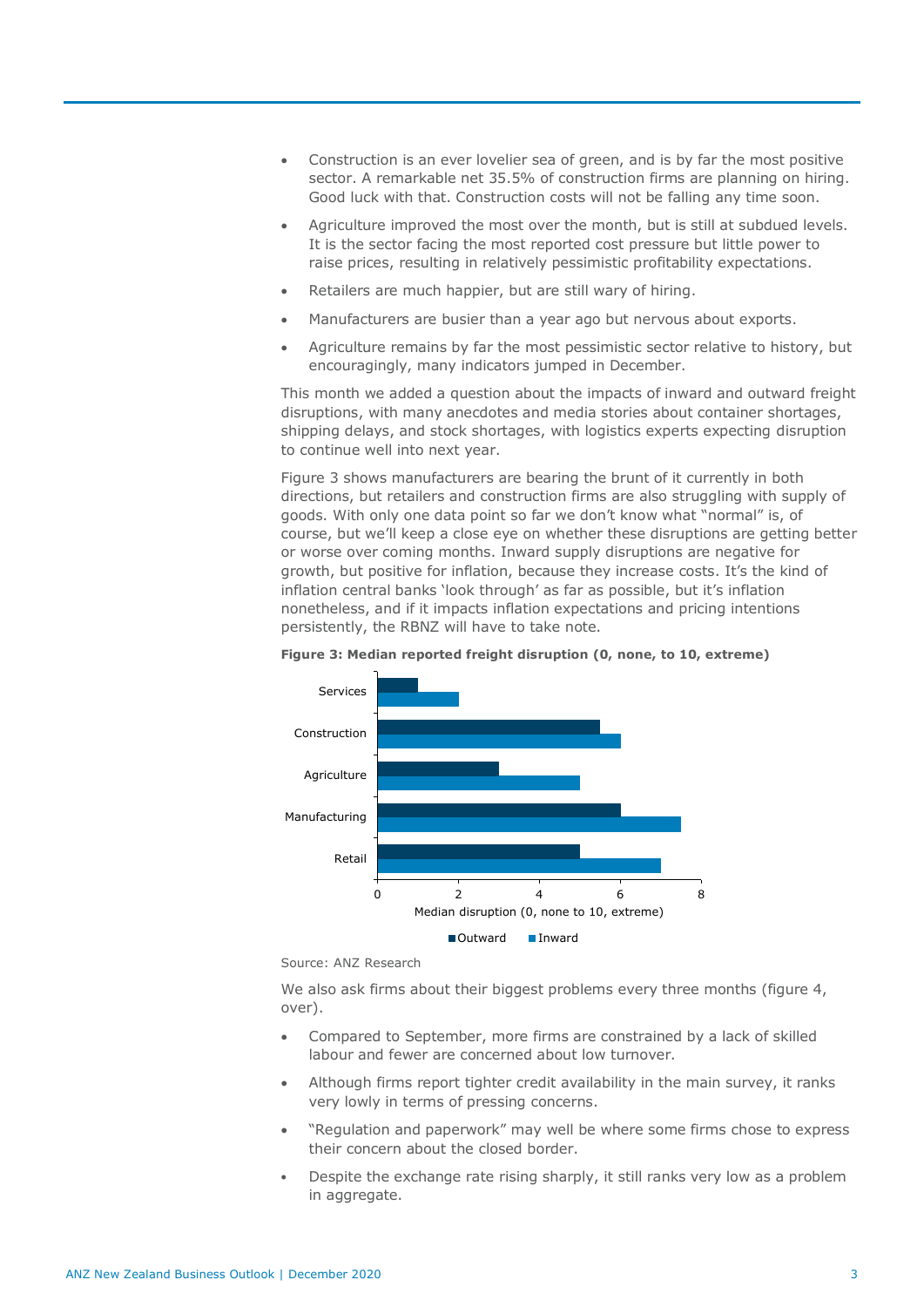



Source: ANZ Research

By sector, agriculture and construction are not at all concerned about turnover. Retail and manufacturers are the most concerned about competition. Skilled labour shortages are an economy-wide issue, but had the highest weighting for construction, followed by agriculture. Cash-flow was of most concern for the services sector, but even here, was only the sixth-largest problem.

|                       | Agri           | <b>Constr</b>  | Manuf          | <b>Retail</b>  | <b>Services</b> |
|-----------------------|----------------|----------------|----------------|----------------|-----------------|
| <b>Skilled labour</b> | $\overline{2}$ |                |                | $\overline{2}$ | 2               |
| Regulation/paper work | 1              | $\overline{2}$ | 3              | $\overline{2}$ |                 |
| Competition           | 8              | 3              | 2              | 1              | $\overline{3}$  |
| Low turnover          | 11             | 10             | $\overline{4}$ | 6              | 5               |
| High pay rates        | 5              | $\overline{4}$ | 7              | $\overline{4}$ | 4               |
| Non-wage costs        | 3              | 5              | 6              | 7              | 6               |
| Management            | 9              | 5              | 10             | 9              | 6               |
| Cashflow/debtors      | 10             | 8              | 9              | 11             | 6               |
| Exchange rates        | $\overline{4}$ | 8              | 5              | 8              | 11              |
| Access to finance     |                | ⇁              | 11             | 10             | 10 <sup>°</sup> |
| Interest rates        | 11             | 10             | 12             | 11             | 12              |

#### **Figure 5: Ranking of the weighted 'largest problems' by sector**

Source: ANZ Research

### Our take

The New Zealand economy is showing impressive resilience. After a 14% bounceback in the September quarter, the economy is the same size it was pre-COVID.

It's not the same shape though. Behind the numbers lie some real stresses and strains, in both overheated sectors like construction, and chilled ones like tourism. We expect a technical recession in Q4 and Q1 as the policy-fuelled bounce fades and the tourism hole hurts, though the imminent prospect of travel bubbles is very encouraging. But as regards the recent growth bounce, increasing debt, whether public through fiscal policy, or private sector debt, is not a sustainable source of growth. In particular, rapidly increasing house prices in this environment is outright worrying. If inflation pressures continue to rise rapidly (albeit from low levels), that will bring into question the common assumption that mortgage rates will remain rock-bottom for many years to come.

But we should celebrate the fact that our economy is going to come out of 2020 in far better shape, cyclically and structurally, than most. We pulled together, stayed apart, eliminated COVID-19 twice and reaped the economic and broader wellbeing rewards. Wishing a very, very merry Christmas to you and yours.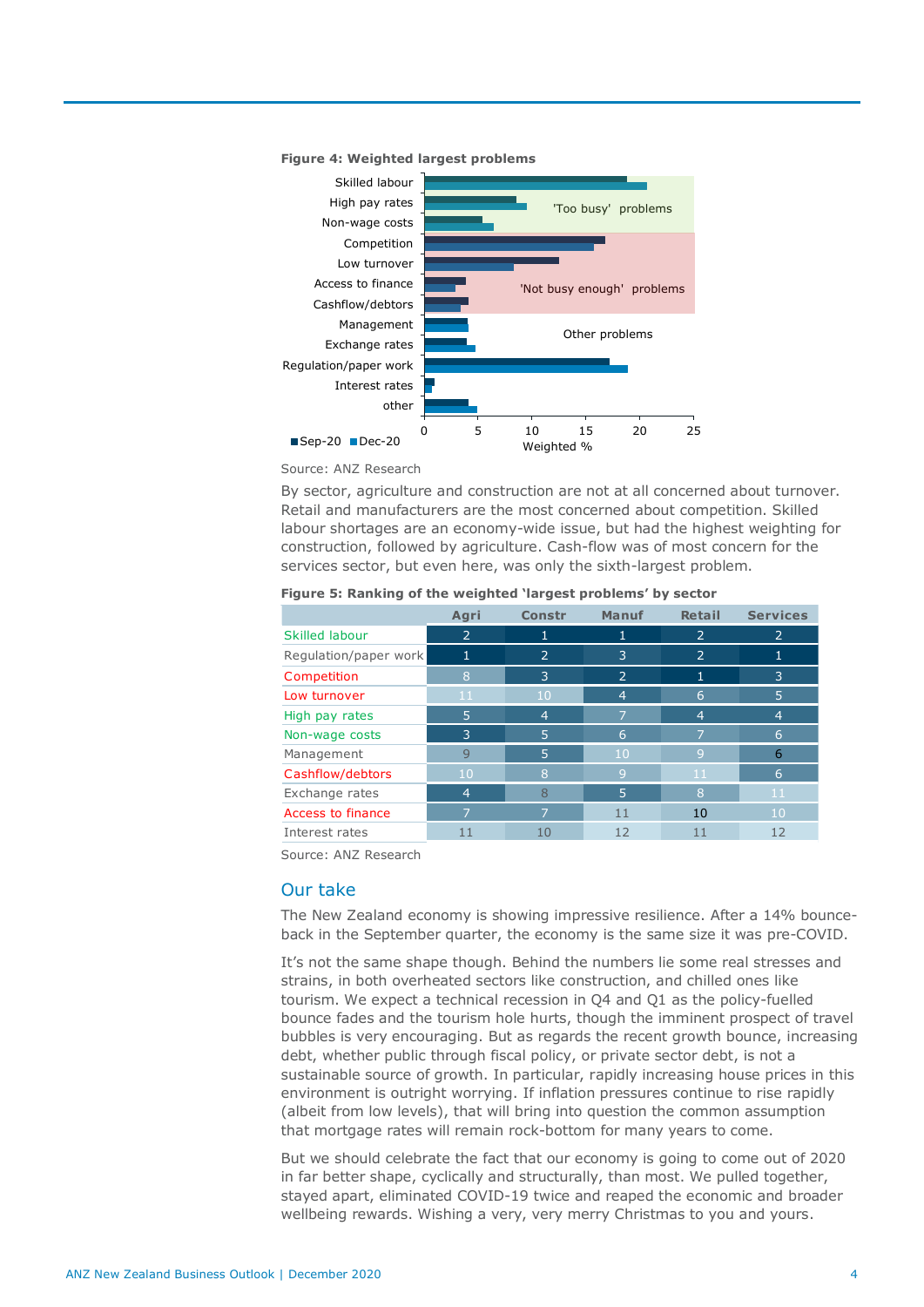### Survey Results December 2020

| <b>Net Balance</b>                        | December | Previous<br>(November) | Retail   | <b>Mfg</b> | Agric    | Constrn | Services |
|-------------------------------------------|----------|------------------------|----------|------------|----------|---------|----------|
| <b>Business Confidence</b>                | 9.4      | $-6.9$                 | 9.8      | 11.7       | $-38.5$  | 26.7    | 14.3     |
| Own Activity Outlook                      | 21.7     | 9.1                    | 17.1     | 18.0       | 15.4     | 38.7    | 21.8     |
| <b>Export Intentions</b>                  | 10.3     | 2.4                    | 16.0     | 13.7       | 13.0     | 0.0     | 6.2      |
| Investment Intentions                     | 8.6      | 0.6                    | 10.0     | 6.7        | $-7.7$   | 25.8    | 7.7      |
| <b>Cost Expectations</b>                  | 56.8     | 51.1                   | 65.9     | 53.3       | 80.8     | 58.1    | 50.3     |
| Capacity Utilisation                      | 9.3      | 5.9                    | 12.5     | 8.6        | 4.0      | 20.7    | 7.4      |
| <b>Residential Construction</b>           | 20.0     | 13.0                   | $\cdots$ | $\cdots$   | $\cdots$ | 20.0    | $\cdots$ |
| <b>Commercial Construction</b>            | 29.2     | 12.5                   | $\cdots$ | $\cdots$   | $\cdots$ | 29.2    | $\cdots$ |
| <b>Employment Intentions</b>              | 8.8      | 0.0                    | $-2.4$   | 9.8        | $-11.5$  | 35.5    | 9.0      |
| <b>Profit Expectations</b>                | 6.8      | $-11.0$                | 2.4      | 3.3        | $-15.4$  | 19.4    | 10.9     |
| Pricing Intentions                        | 35.1     | 26.1                   | 53.7     | 33.3       | 15.4     | 41.9    | 32.0     |
| Ease of Credit Expectations               | $-40.1$  | $-33.0$                | $-36.6$  | $-37.7$    | $-38.5$  | $-41.9$ | $-41.5$  |
| Inflation Expectations (%)                | 1.65     | 1.52                   | 1.74     | 1.88       | 1.57     | 1.43    | 1.59     |
| Activity - same month one year<br>ago     | 12.7     | 4.1                    | 19.5     | 11.7       | 30.8     | 48.4    | 1.4      |
| Employment $-$ same month one<br>year ago | $-4.9$   | $-9.2$                 | $-5.0$   | $-8.3$     | 7.7      | 22.6    | $-12.5$  |

The next preliminary Business Outlook comprising early-February results at an economy-wide level will be released on 4 February 2021 at 1pm. The next standard full-month release of the ANZ *Business Outlook* is due on 25 February at 1pm.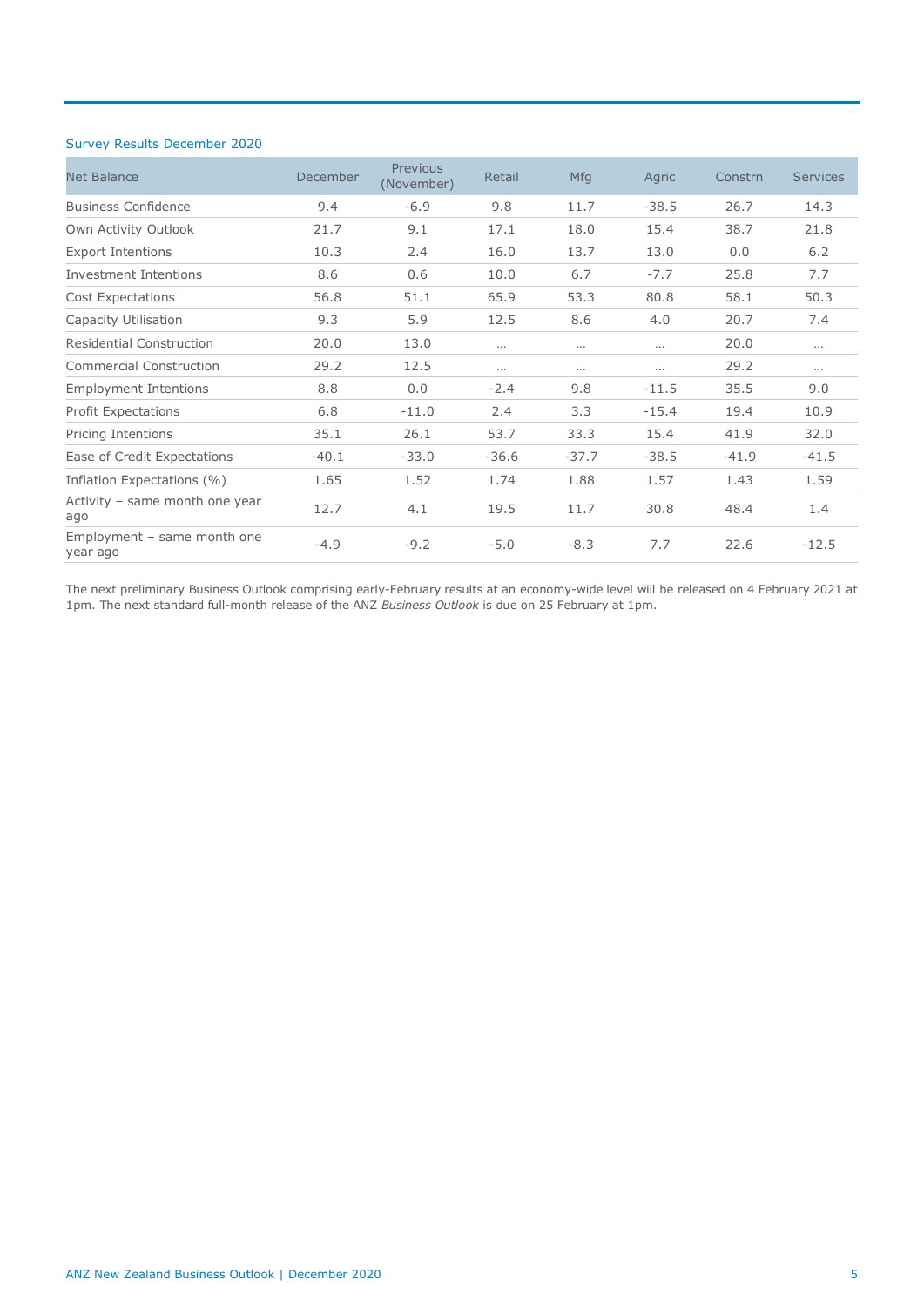









Source: ANZ, Statistics NZ







**Export sales volumes Investment intentions and capacity utilisation**



**Inflation expectations Experienced activity and employment**

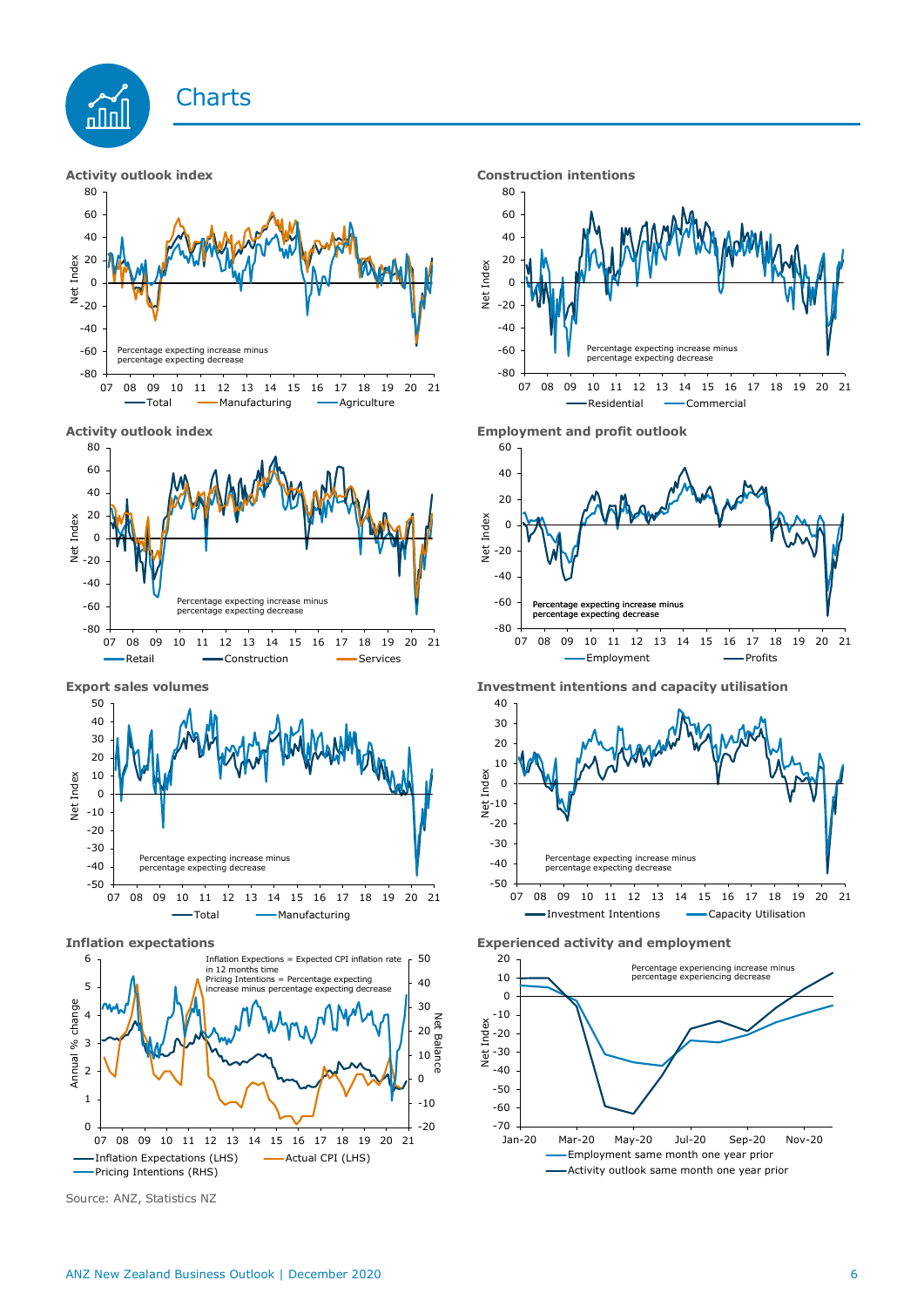# Contact us

### <span id="page-6-1"></span>Meet the team

We welcome your questions and feedback. Click [here](https://www.anz.co.nz/about-us/economic-markets-research/economics-research-team/) for more information about our team.



### <span id="page-6-0"></span>**Sharon Zollner** Chief Economist

Follow Sharon on Twitter @sharon\_zollner

Telephone: +64 27 664 3554 Email: [sharon.zollner@anz.com](mailto:sharon.zollner@anz.com)

### **David Croy** Senior Strategist

Market developments, interest rates, FX, unconventional monetary policy, liaison with market participants.

Telephone: +64 4 576 1022 Email: [david.croy@anz.com](mailto:david.croy@anz.com)



### **Liz Kendall**  Senior Economist

Research co-ordinator, publication strategy, property market analysis, monetary and prudential policy.

Telephone: +64 27 240 9969 Email: [elizabeth.kendall@anz.com](mailto:Elizabeth.Kendall@anz.com)



### **Kyle Uerata** Economic Statistician

Economic statistics, ANZ proprietary data (including ANZ Business Outlook), data capability and infrastructure.

Telephone: +64 21 633 894 Email: [kyle.uerata@anz.com](mailto:Kyle.Uerata@anz.com)

General enquiries: [research@anz.com](mailto:research@anz.com) Follow ANZ Research @ANZ\_Research (global)

## **Susan Kilsby** Agricultural Economist

Primary industry developments and outlook, structural change and regulation, liaison with industry.

Telephone: +64 21 633 469 Email: [susan.kilsby@anz.com](mailto:susan.kilsby@anz.com)



**Miles Workman**  Senior Economist

Macroeconomic forecast coordinator, fiscal policy, economic risk assessment and credit developments.

Telephone: +64 21 661 792 Email: [miles.workman@anz.com](mailto:miles.workman@anz.com)

### **Natalie Denne** PA / Desktop Publisher

Business management, general enquiries, mailing lists, publications, chief economist's diary.

Telephone: +64 21 253 6808 Email: [natalie.denne@anz.com](mailto:natalie.denne@anz.com)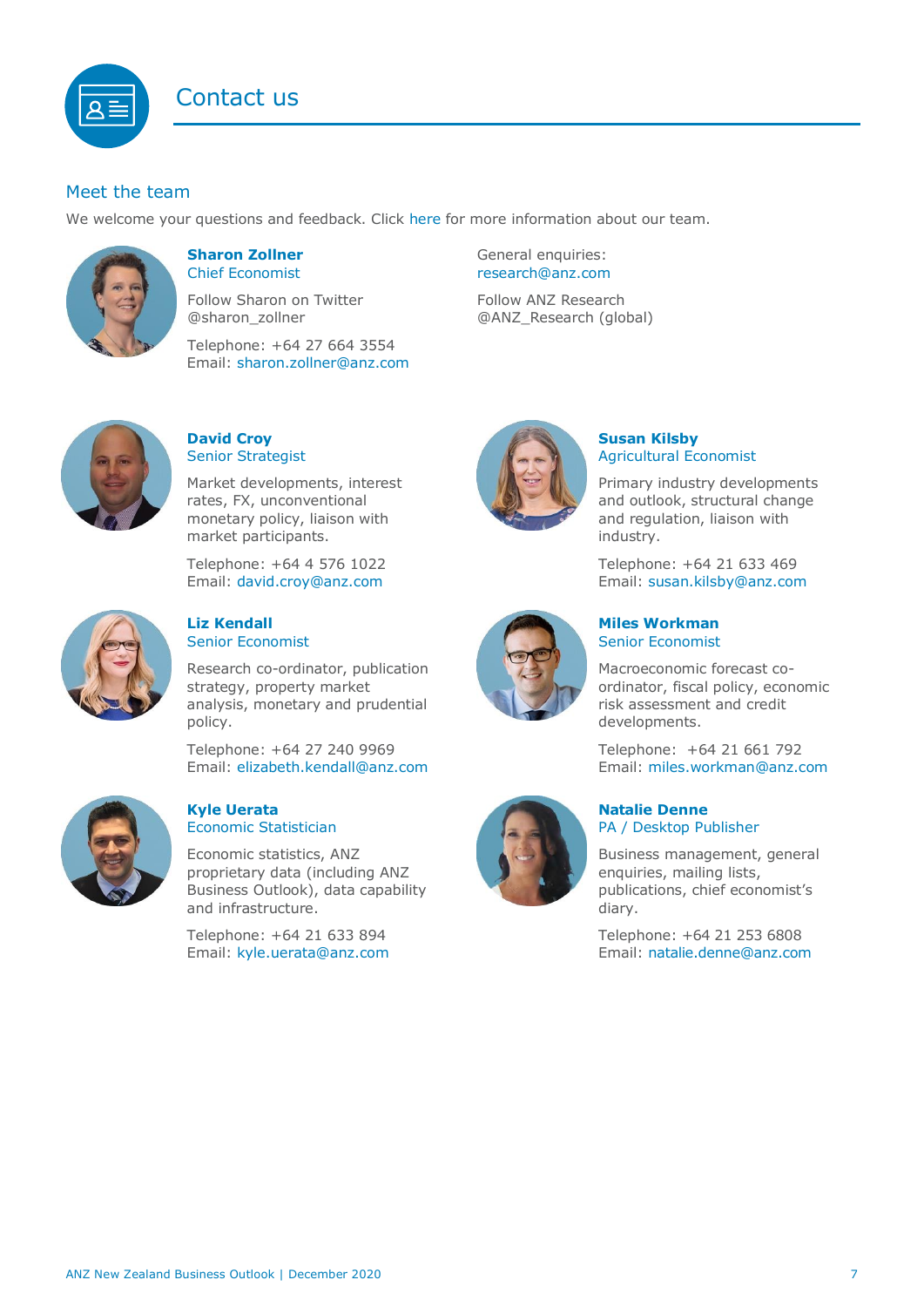Important notice



**This document is intended for ANZ's Institutional, Markets and Private Banking clients. It should not be forwarded, copied or distributed. The information in this document is general in nature, and does not constitute personal financial product advice or take into account your objectives, financial situation or needs.** 

This document may be restricted by law in certain jurisdictions. Persons who receive this document must inform themselves about and observe all relevant restrictions.

**Disclaimer for all jurisdictions:** This document is prepared and distributed in your country/region by either: Australia and New Zealand Banking Group Limited (ABN11 005 357 522) (**ANZ**); or its relevant subsidiary or branch (each, an **Affiliate**), as appropriate or as set out below.

This document is distributed on the basis that it is only for the information of the specified recipient or permitted user of the relevant website (**recipients**).

This document is solely for informational purposes and nothing contained within is intended to be an invitation, solicitation or offer by ANZ to sell, or buy, receive or provide any product or service, or to participate in a particular trading strategy.

Distribution of this document to you is only as may be permissible by the laws of your jurisdiction, and is not directed to or intended for distribution or use by recipients resident or located in jurisdictions where its use or distribution would be contrary to those laws or regulations, or in jurisdictions where ANZ would be subject to additional licensing or registration requirements. Further, the products and services mentioned in this document may not be available in all countries.

ANZ in no way provides any financial, legal, taxation or investment advice to you in connection with any product or service discussed in this document. Before making any investment decision, recipients should seek independent financial, legal, tax and other relevant advice having regard to their particular circumstances.

Whilst care has been taken in the preparation of this document and the information contained within is believed to be accurate, ANZ does not represent or warrant the accuracy or completeness of the information Further, ANZ does not accept any responsibility to inform you of any matter that subsequently comes to its notice, which may affect the accuracy of the information in this document.

Preparation of this document and the opinions expressed in it may involve material elements of subjective judgement and analysis. Unless specifically stated otherwise: they are current on the date of this document and are subject to change without notice; and, all price information is indicative only. Any opinions expressed in this document are subject to change at any time without notice.

ANZ does not guarantee the performance of any product mentioned in this document. All investments entail a risk and may result in both profits and losses. Past performance is not necessarily an indicator of future performance. The products and services described in this document may not be suitable for all investors, and transacting in these products or services may be considered risky.

ANZ expressly disclaims any responsibility and shall not be liable for any loss, damage, claim, liability, proceedings, cost or expense (Liability) arising directly or indirectly and whether in tort (including negligence), contract, equity or otherwise out of or in connection with this document to the extent permissible under relevant law. Please note, the contents of this document have not been reviewed by any regulatory body or authority in any jurisdiction.

ANZ and its Affiliates may have an interest in the subject matter of this document. They may receive fees from customers for dealing in the products or services described in this document, and their staff and introducers of business may share in such fees or remuneration that may be influenced by total sales, at all times received and/or apportioned in accordance with local regulatory requirements. Further, they or their customers may have or have had interests or long or short positions in the products or services described in this document, and may at any time make purchases and/or sales in them as principal or agent, as well as act (or have acted) as a market maker in such products. This document is published in accordance with ANZ's policies on conflicts of interest and ANZ maintains appropriate information barriers to control the flow of information between businesses within it and its Affiliates.

Your ANZ point of contact can assist with any questions about this document including for further information on these disclosures of interest.

**Country/region specific information:** Unless stated otherwise, this document is distributed by Australia and New Zealand Banking Group Limited (**ANZ**).

**Australia.** ANZ holds an Australian Financial Services licence no. 234527. For a copy of ANZ's Financial Services Guide please [click here](http://www.anz.com/documents/AU/aboutANZ/FinancialServicesGuide.pdf) or request from your ANZ point of contact.

**Brazil, Brunei, India, Japan, Kuwait, Malaysia, Switzerland, Taiwan.** This document is distributed in each of these jurisdictions by ANZ on a cross-border basis.

**European Economic Area (EEA):** *United Kingdom.* ANZ is authorised in the United Kingdom by the Prudential Regulation Authority (**PRA**) and is subject to regulation by the Financial Conduct Authority (**FCA**) and limited regulation by the PRA. Details about the extent of our regulation by the PRA are available from us on request. This document is distributed in the United Kingdom by Australia and New Zealand Banking Group Limited ANZ solely for the information of persons who would come within the FCA definition of "eligible counterparty" or "professional client". It is not intended for and must not be distributed to any person who would come within the FCA definition of "retail client". Nothing here excludes or restricts any duty or liability to a customer which ANZ may have under the UK Financial Services and Markets Act 2000 or under the regulatory system as defined in the Rules of the Prudential Regulation Authority (**PRA**) and the FCA. ANZ is authorised in the United Kingdom by the PRA and is subject to regulation by the FCA and limited regulation by the PRA. Details about the extent of our regulation by the PRA are available from us on request.

Fiji. For Fiji regulatory purposes, this document and any views and recommendations are not to be deemed as investment advice. Fiji investors must seek licensed professional advice should they wish to make any investment in relation to this document.

**Hong Kong.** This publication is issued or distributed in Hong Kong by the Hong Kong branch of ANZ, which is registered at the Hong Kong Monetary Authority to conduct Type 1 (dealing in securities), Type 4 (advising on securities) and Type 6 (advising on corporate finance) regulated activities. The contents of this publication have not been reviewed by any regulatory authority in Hong Kong.

**India.** If this document is received in India, only you (the specified recipient) may print it provided that before doing so, you specify on it your name and place of printing.

**Myanmar.** This publication is intended to be general and part of ANZ's customer service and marketing activities when implementing its functions as a licensed bank. This publication is not Securities Investment Advice (as that term is defined in the Myanmar Securities Transaction Law 2013).

**New Zealand.** This document is intended to be of a general nature, does not take into account your financial situation or goals, and is not a personalised adviser service under the Financial Advisers Act 2008 (**FAA**).